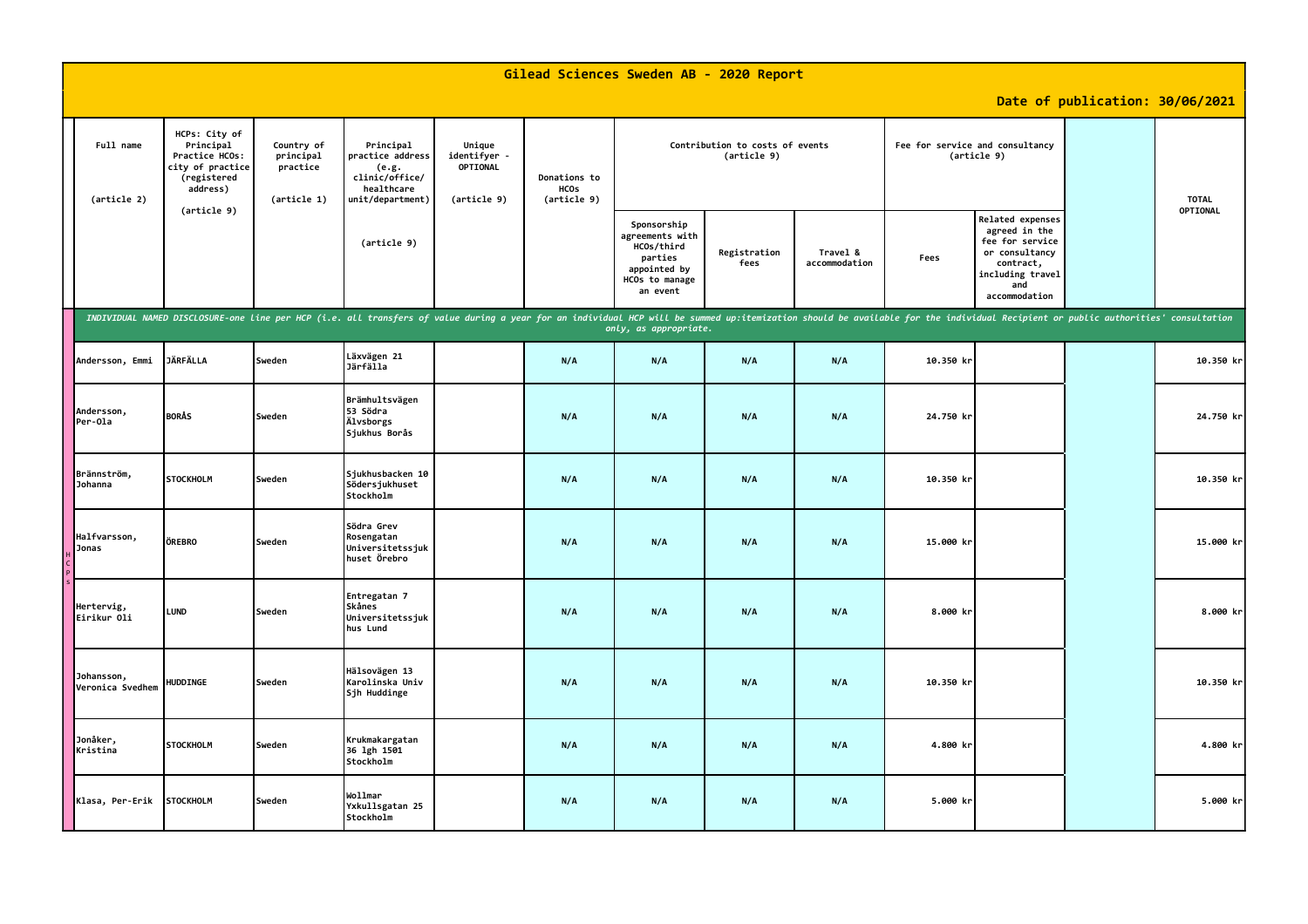|                                                                                     | Full name<br>(article 2)  | HCPs: City of<br>Principal<br>Practice HCOs:<br>city of practice<br>(registered<br>address) | Country of<br>principal<br>practice<br>(article 1) | Principal<br>practice address<br>(e.g.<br>clinic/office/<br>healthcare<br>unit/department)                                                                                                                                     | Unique<br>identifyer -<br>OPTIONAL<br>(article 9) | Donations to<br><b>HCOs</b><br>(article 9) |                                                                                                       | Contribution to costs of events<br>(article 9) |                           |           | Fee for service and consultancy<br>(article 9)                                                                                  | <b>TOTAL</b> |
|-------------------------------------------------------------------------------------|---------------------------|---------------------------------------------------------------------------------------------|----------------------------------------------------|--------------------------------------------------------------------------------------------------------------------------------------------------------------------------------------------------------------------------------|---------------------------------------------------|--------------------------------------------|-------------------------------------------------------------------------------------------------------|------------------------------------------------|---------------------------|-----------|---------------------------------------------------------------------------------------------------------------------------------|--------------|
|                                                                                     |                           | (article 9)                                                                                 |                                                    | (article 9)                                                                                                                                                                                                                    |                                                   |                                            | Sponsorship<br>agreements with<br>HCOs/third<br>parties<br>appointed by<br>HCOs to manage<br>an event | Registration<br>fees                           | Travel &<br>accommodation | Fees      | Related expenses<br>agreed in the<br>fee for service<br>or consultancy<br>contract,<br>including travel<br>and<br>accommodation | OPTIONAL     |
|                                                                                     |                           |                                                                                             |                                                    | INDIVIDUAL NAMED DISCLOSURE-one line per HCP (i.e. all transfers of value during a year for an individual HCP will be summed up:itemization should be available for the individual Recipient or public authorities' consultati |                                                   |                                            | only, as appropriate.                                                                                 |                                                |                           |           |                                                                                                                                 |              |
|                                                                                     | Missailidis,<br>Catharina | <b>STOCKHOLM</b>                                                                            | Sweden                                             | Sjukhusbacken 10<br>Södersjukhuset<br>Stockholm                                                                                                                                                                                |                                                   | N/A                                        | N/A                                                                                                   | N/A                                            | N/A                       | 10.350 kr |                                                                                                                                 | 10.350 kr    |
|                                                                                     | Parodis, Ioannis ÖREBRO   |                                                                                             | Sweden                                             | Södra Grev<br>Rosengatan<br>Universitets<br>sjukhuset,<br>Örebro                                                                                                                                                               |                                                   | N/A                                        | N/A                                                                                                   | N/A                                            | N/A                       | 4.900 kr  |                                                                                                                                 | 4.900 kr     |
|                                                                                     | $s$ Strid, Hans           | <b>BORÅS</b>                                                                                | Sweden                                             | Brämhultsvägen<br>53 Södra<br>Älvsborgs<br>Sjukhus Borås                                                                                                                                                                       |                                                   | N/A                                        | N/A                                                                                                   | N/A                                            | N/A                       | 8.000 kr  |                                                                                                                                 | 8.000 kr     |
|                                                                                     |                           |                                                                                             |                                                    | OTHER, not included above - where information cannot be disclosed on an individual basis with regard to the General Data Protection Regulation                                                                                 |                                                   |                                            |                                                                                                       |                                                |                           |           |                                                                                                                                 |              |
| Aggregate amount attributable to transfers of value to such Recipients - article 10 |                           |                                                                                             |                                                    |                                                                                                                                                                                                                                |                                                   | N/A                                        | N/A                                                                                                   | N/A                                            | N/A                       | 24.000 kr |                                                                                                                                 | 24.000 kr    |
| Number of Recipients<br>% of total number of recipients of individual HCPs          |                           |                                                                                             |                                                    |                                                                                                                                                                                                                                | N/A                                               | N/A                                        | N/A                                                                                                   | N/A                                            |                           |           | $\overline{2}$                                                                                                                  |              |
|                                                                                     |                           |                                                                                             |                                                    |                                                                                                                                                                                                                                | N/A                                               | N/A                                        | N/A                                                                                                   | N/A                                            | 15,38                     |           | N/A                                                                                                                             |              |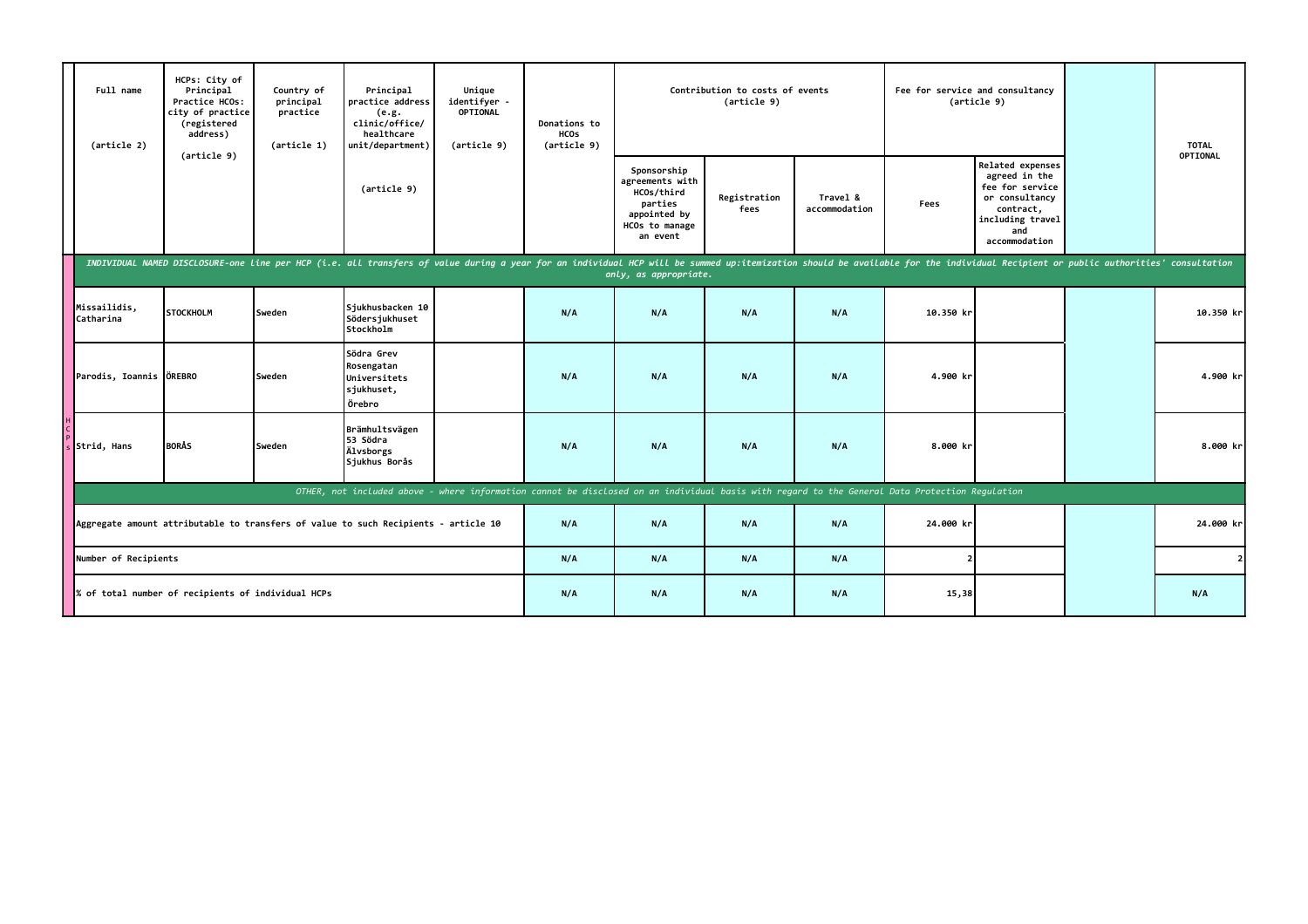| Full name<br>(article 2)                         | HCPs: City of<br>Principal<br>Practice HCOs:<br>city of practice<br>(registered<br>address) | Country of<br>principal<br>practice<br>(article 1) | Principal<br>practice address<br>(e.g.<br>clinic/office/<br>healthcare<br>unit/department)                                                                                                                                     | Unique<br>identifyer -<br><b>OPTIONAL</b><br>(article 9) | Donations to<br><b>HCOs</b><br>(article 9) |                                                                                                       | Contribution to costs of events<br>(article 9) |                           |            | Fee for service and consultancy<br>(article 9)                                                                                  | <b>TOTAL</b><br>OPTIONAL |
|--------------------------------------------------|---------------------------------------------------------------------------------------------|----------------------------------------------------|--------------------------------------------------------------------------------------------------------------------------------------------------------------------------------------------------------------------------------|----------------------------------------------------------|--------------------------------------------|-------------------------------------------------------------------------------------------------------|------------------------------------------------|---------------------------|------------|---------------------------------------------------------------------------------------------------------------------------------|--------------------------|
|                                                  | (article 9)                                                                                 |                                                    | (article 9)                                                                                                                                                                                                                    |                                                          |                                            | Sponsorship<br>agreements with<br>HCOs/third<br>parties<br>appointed by<br>HCOs to manage<br>an event | Registration<br>fees                           | Travel &<br>accommodation | Fees       | Related expenses<br>agreed in the<br>fee for service<br>or consultancy<br>contract,<br>including travel<br>and<br>accommodation |                          |
|                                                  |                                                                                             |                                                    | INDIVIDUAL NAMED DISCLOSURE-one line per HCO (i.e. all transfers of value during a year for an individual HCO will be summed up:itemization should be available for the individual Recipient or public authorities' consultati |                                                          |                                            | only, as appropriate)                                                                                 |                                                |                           |            |                                                                                                                                 |                          |
| Akademiska<br>sjukhuset                          | <b>UPPSALA</b>                                                                              | Sweden                                             | Sjukhusvägen 85<br>Uppsala                                                                                                                                                                                                     |                                                          |                                            | 7.037 kr                                                                                              | N/A                                            | N/A                       | 19.375 kr  |                                                                                                                                 | 26.412 kr                |
| Anders Thalme<br>Enskild Firma                   | <b>HUDDINGE</b>                                                                             | Sweden                                             | Segersminnevägen<br>26, Huddinge                                                                                                                                                                                               |                                                          |                                            |                                                                                                       | N/A                                            | N/A                       | 12.937 kr  |                                                                                                                                 | 12.937 kr                |
| <b>BA Sönnerborg</b><br>Konsult Enskild<br>Firma | <b>STOCKHOLM</b>                                                                            | Sweden                                             | Bastugatan 30 B<br>Stockholm                                                                                                                                                                                                   |                                                          |                                            |                                                                                                       | N/A                                            | N/A                       | 9.375 kr   |                                                                                                                                 | 9.375 kr                 |
| EndoMed Enskild<br>Firma                         | <b>STOCKHOLM</b>                                                                            | Sweden                                             | Kungsholms<br>strand 143 lgh<br>1605<br>Stockholm                                                                                                                                                                              |                                                          |                                            |                                                                                                       | N/A                                            | N/A                       | 44.953 kr  | 3.984 kr                                                                                                                        | 48.938 kr                |
| Enzo Piccolo AB                                  | <b>LUND</b>                                                                                 | Sweden                                             | Äpplehagen 12<br>Lund                                                                                                                                                                                                          |                                                          |                                            |                                                                                                       | N/A                                            | N/A                       | 46.750 kr  |                                                                                                                                 | 46.750 kr                |
| Eva Kimby<br>Enskild Firma                       | ÖSTHAMMAR                                                                                   | Sweden                                             | 0laskär 120<br>Östhammar                                                                                                                                                                                                       |                                                          |                                            |                                                                                                       | N/A                                            | N/A                       | 33.260 kr  |                                                                                                                                 | 33.260 kr                |
| <b>Flamholc medical</b><br>AB                    | <b>MALMÖ</b>                                                                                | Sweden                                             | Södra Promenaden<br>43, Malmö                                                                                                                                                                                                  |                                                          |                                            |                                                                                                       | N/A                                            | N/A                       | 21.562 kr  | 2.808 kr                                                                                                                        | 24.370 kr                |
| Geduc Medical AB JONSERED                        |                                                                                             | Sweden                                             | Nedre<br>Östergårdsvägen<br>3, Jonsered                                                                                                                                                                                        |                                                          |                                            |                                                                                                       | N/A                                            | N/A                       | 199.484 kr | 40.277 kr                                                                                                                       | 239.761 kr               |
| Halfvarsnäs Med<br>AB                            | ÖREBRO                                                                                      | Sweden                                             | Tennisgatan 1<br>c/o Jonas<br>Halfvarsson<br>Örebro                                                                                                                                                                            |                                                          |                                            |                                                                                                       | N/A                                            | N/A                       | 12.500 kr  |                                                                                                                                 | 12.500 kr                |
| HepPed A och 0<br><b>HB</b>                      | <b>SEGELTORP</b>                                                                            | Sweden                                             | Skansbergsvägen<br>16 A c/o Weiland<br>Segeltorp                                                                                                                                                                               |                                                          |                                            |                                                                                                       | N/A                                            | N/A                       | 21.125 kr  |                                                                                                                                 | 21.125 kr                |
| Karolinska<br>Institutet                         | <b>SOLNA</b>                                                                                | Sweden                                             | Solnavägen 1<br>Solna                                                                                                                                                                                                          |                                                          | 658.300 kr                                 |                                                                                                       | N/A                                            | N/A                       | 8.050 kr   |                                                                                                                                 | 666.350 kr               |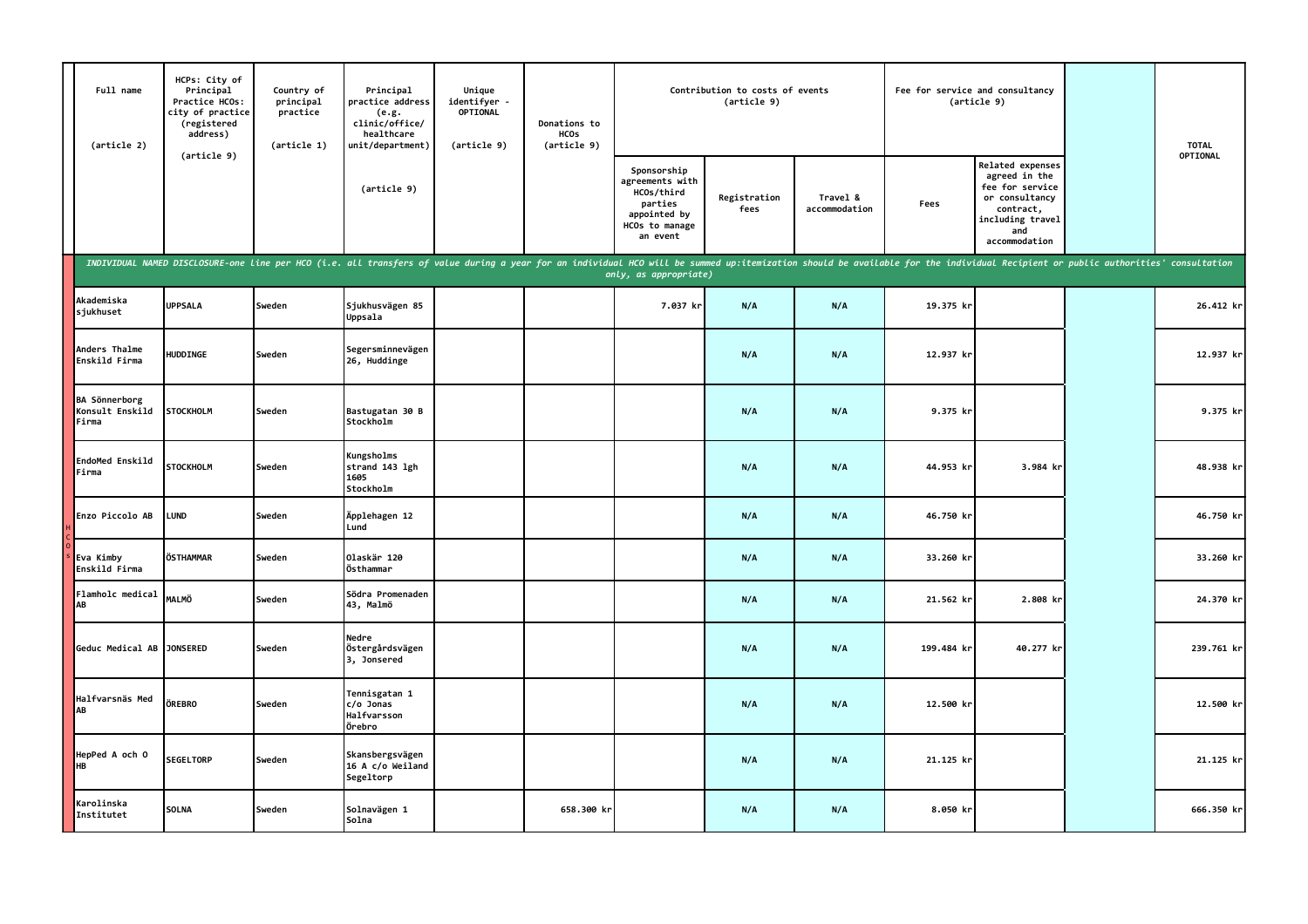| Full name<br>(article 2)                      | HCPs: City of<br>Principal<br>Practice HCOs:<br>city of practice<br>(registered<br>address) | Country of<br>principal<br>practice<br>(article 1) | Principal<br>practice address<br>(e.g.<br>clinic/office/<br>healthcare<br>unit/department)                                                                                                                                     | Unique<br>identifyer -<br>OPTIONAL<br>(article 9) | Donations to<br><b>HCOs</b><br>(article 9) |                                                                                                       | Contribution to costs of events<br>(article 9) |                           |           | Fee for service and consultancy<br>(article 9)                                                                                  | <b>TOTAL</b><br>OPTIONAL |
|-----------------------------------------------|---------------------------------------------------------------------------------------------|----------------------------------------------------|--------------------------------------------------------------------------------------------------------------------------------------------------------------------------------------------------------------------------------|---------------------------------------------------|--------------------------------------------|-------------------------------------------------------------------------------------------------------|------------------------------------------------|---------------------------|-----------|---------------------------------------------------------------------------------------------------------------------------------|--------------------------|
|                                               | (article 9)                                                                                 |                                                    | (article 9)                                                                                                                                                                                                                    |                                                   |                                            | Sponsorship<br>agreements with<br>HCOs/third<br>parties<br>appointed by<br>HCOs to manage<br>an event | Registration<br>fees                           | Travel &<br>accommodation | Fees      | Related expenses<br>agreed in the<br>fee for service<br>or consultancy<br>contract,<br>including travel<br>and<br>accommodation |                          |
|                                               |                                                                                             |                                                    | INDIVIDUAL NAMED DISCLOSURE-one line per HCO (i.e. all transfers of value during a year for an individual HCO will be summed up:itemization should be available for the individual Recipient or public authorities' consultati |                                                   |                                            | only, as appropriate)                                                                                 |                                                |                           |           |                                                                                                                                 |                          |
| Karolinska Univ<br>Sjh Huddinge               | HUDDINGE                                                                                    | Sweden                                             | Hälsovägen 13<br>Huddinge                                                                                                                                                                                                      |                                                   | 330.000 kr                                 | 27.000 kr                                                                                             | N/A                                            | N/A                       | 34.750 kr |                                                                                                                                 | 391.750 kr               |
| Martin Kåberg<br>Läkartjänst<br>Enskild Firma | <b>STOCKHOLM</b>                                                                            | Sweden                                             | Rålambsvägen 27<br>Stockholm                                                                                                                                                                                                   |                                                   |                                            |                                                                                                       | N/A                                            | N/A                       | 8.875 kr  |                                                                                                                                 | 8.875 kr                 |
| Mellgren Medical<br>AB                        | <b>BORÅS</b>                                                                                | Sweden                                             | Trandaredsgatan<br>28 B<br>Borås                                                                                                                                                                                               |                                                   |                                            |                                                                                                       | N/A                                            | N/A                       | 10.125 kr |                                                                                                                                 | 10.125 kr                |
| PERCE Consulting<br>AB                        | <b>GÖTEBORG</b>                                                                             | Sweden                                             | Erik<br>Dahlbergsgatan 4<br>c/o Andersson<br>Göteborg                                                                                                                                                                          |                                                   |                                            |                                                                                                       | N/A                                            | N/A                       | 25.938 kr |                                                                                                                                 | 25.938 kr                |
| Sjölin<br>Medkonsult HB                       | <b>UPPSALA</b>                                                                              | Sweden                                             | Tors väg 20 A<br>Uppsala                                                                                                                                                                                                       |                                                   |                                            |                                                                                                       | N/A                                            | N/A                       | 17.500 kr |                                                                                                                                 | 17.500 kr                |
| Soo Aleman<br>Läkarkonsult AB                 | <b>STOCKHOLM</b>                                                                            | Sweden                                             | Riddargatan 28<br>Stockholm                                                                                                                                                                                                    |                                                   |                                            |                                                                                                       | N/A                                            | N/A                       | 19.125 kr | 5.425 kr                                                                                                                        | 24.550 kr                |
| Karlskrona<br>Läkareförening                  | <b>KARLSKRONA</b>                                                                           | Sweden                                             | Lasarettsvägen<br>c/o<br>Infektionklin<br>Ordf O Blivik<br>Karlskrona                                                                                                                                                          |                                                   |                                            | 10.240 kr                                                                                             | N/A                                            | N/A                       |           |                                                                                                                                 | 10.240 kr                |
| Södersjukhuset                                | <b>STOCKHOLM</b>                                                                            | Sweden                                             | Sjukhusbacken 10<br>Stockholm                                                                                                                                                                                                  |                                                   |                                            |                                                                                                       | N/A                                            | N/A                       | 57.875 kr | 3.542 kr                                                                                                                        | 61.417 kr                |
| Uppsala<br>Universitet                        | <b>UPPSALA</b>                                                                              | Sweden                                             | Box 256, 751 05<br>Uppsala                                                                                                                                                                                                     |                                                   |                                            |                                                                                                       | N/A                                            | N/A                       | 19.125 kr |                                                                                                                                 | 19.125 kr                |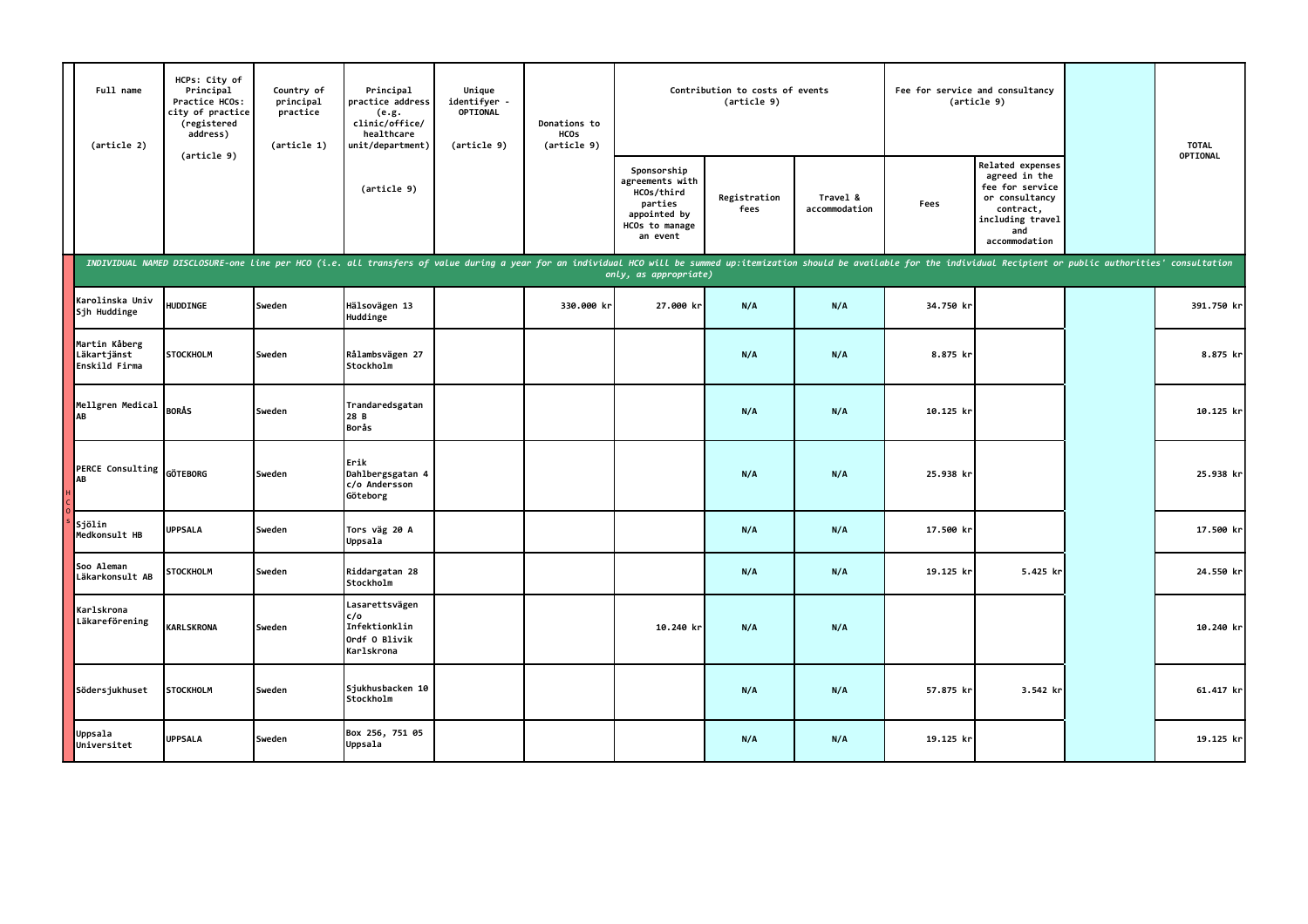|                                                                                     | Full name<br>(article 2) | HCPs: City of<br>Principal<br>Principal<br>Unique<br>Country of<br><b>I</b> practice address<br>identifver -<br>Practice HCOs:<br>principal<br><b>OPTIONAL</b><br>city of practice<br>practice<br>(e.g.<br>(registered<br>clinic/office/<br>address)<br>healthcare<br>(article 1)<br>unit/department)<br>(article 9)<br>(article 9) |  |                                                                                                                                                                                                                                | Donations to<br><b>HCOs</b><br>(article 9) |     | Contribution to costs of events<br>(article 9)                                                        |                      |                           | Fee for service and consultancy<br>(article 9) | <b>TOTAL</b><br>OPTIONAL                                                                                                               |  |
|-------------------------------------------------------------------------------------|--------------------------|-------------------------------------------------------------------------------------------------------------------------------------------------------------------------------------------------------------------------------------------------------------------------------------------------------------------------------------|--|--------------------------------------------------------------------------------------------------------------------------------------------------------------------------------------------------------------------------------|--------------------------------------------|-----|-------------------------------------------------------------------------------------------------------|----------------------|---------------------------|------------------------------------------------|----------------------------------------------------------------------------------------------------------------------------------------|--|
|                                                                                     |                          |                                                                                                                                                                                                                                                                                                                                     |  | (article 9)                                                                                                                                                                                                                    |                                            |     | Sponsorship<br>agreements with<br>HCOs/third<br>parties<br>appointed by<br>HCOs to manage<br>an event | Registration<br>fees | Travel &<br>accommodation | Fees                                           | <b>Related expenses</b><br>agreed in the<br>fee for service<br>or consultancy<br>contract,<br>including travel<br>and<br>accommodation |  |
|                                                                                     |                          |                                                                                                                                                                                                                                                                                                                                     |  | INDIVIDUAL NAMED DISCLOSURE-one line per HCO (i.e. all transfers of value during a year for an individual HCO will be summed up:itemization should be available for the individual Recipient or public authorities' consultati |                                            |     | only, as appropriate)                                                                                 |                      |                           |                                                |                                                                                                                                        |  |
|                                                                                     |                          |                                                                                                                                                                                                                                                                                                                                     |  |                                                                                                                                                                                                                                |                                            |     | OTHER, not included above - where information cannot be disclosed per HCO for legal reasons           |                      |                           |                                                |                                                                                                                                        |  |
| Aggregate amount attributable to transfers of value to such Recipients - article 10 |                          |                                                                                                                                                                                                                                                                                                                                     |  |                                                                                                                                                                                                                                |                                            | N/A | N/A                                                                                                   | N/A                  | N/A                       |                                                |                                                                                                                                        |  |
| Number of Recipients                                                                |                          |                                                                                                                                                                                                                                                                                                                                     |  |                                                                                                                                                                                                                                | N/A                                        | N/A | N/A                                                                                                   | N/A                  |                           |                                                |                                                                                                                                        |  |
| % of total number of recipients of individual HCOs - article 10                     |                          |                                                                                                                                                                                                                                                                                                                                     |  |                                                                                                                                                                                                                                | N/A                                        | N/A | N/A                                                                                                   | N/A                  |                           |                                                | N/A                                                                                                                                    |  |

**N/A = Not applicable**